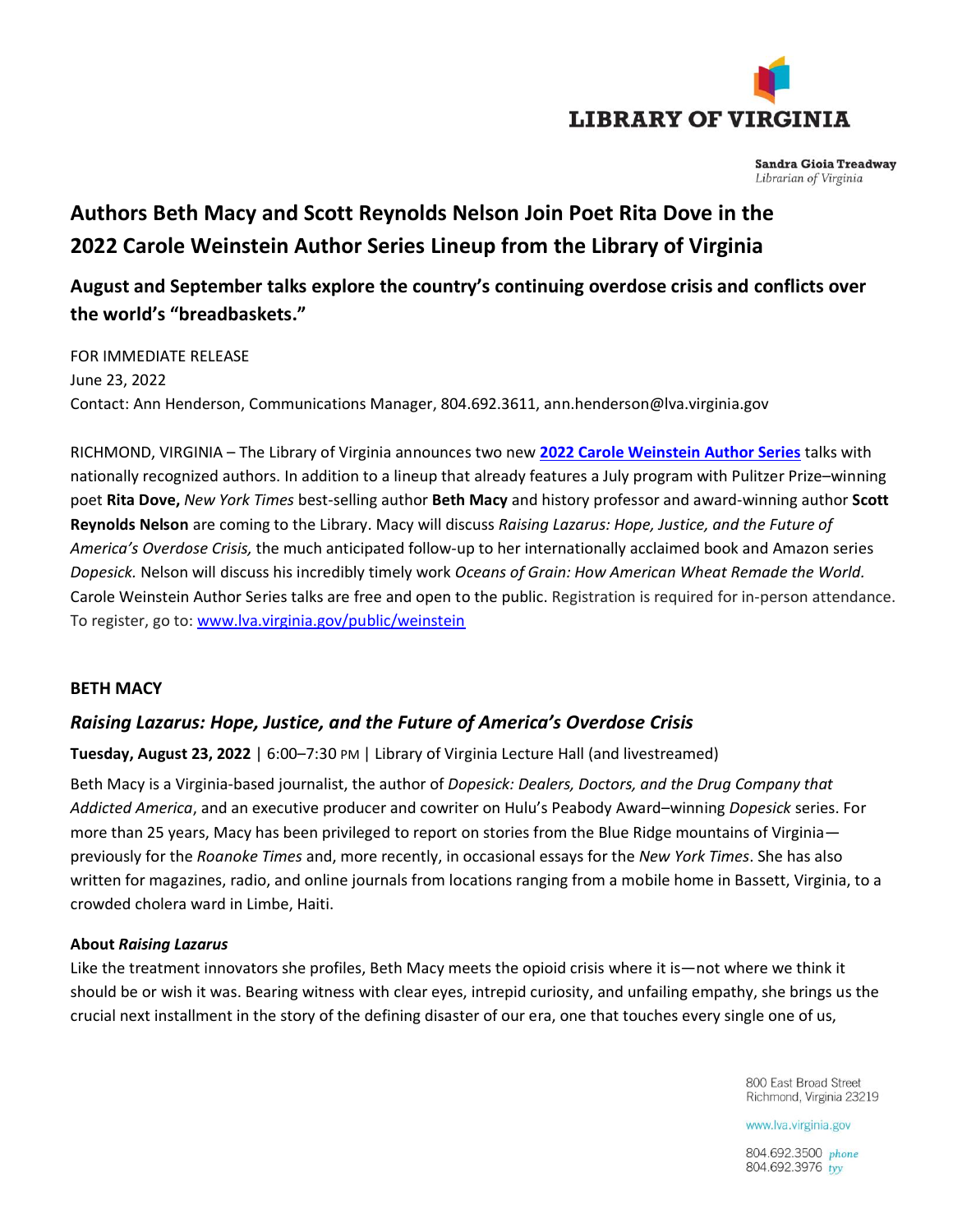whether directly or indirectly. A complex story of public health, big pharma, dark money, politics, race, and class that is by turns harrowing and heartening, infuriating and inspiring, *Raising Lazarus* is a must-read for all Americans.

# **SCOTT REYNOLDS NELSON**

# *Oceans of Grain: How American Wheat Remade the World*

#### **September 22, 2022** | 6:00–7:30 PM | Library of Virginia Lecture Hall (and livestreamed)

Scott Reynolds Nelson is the Georgia Athletic Association Professor of History at the University of Georgia. His 2006 book *Steel Drivin' Man*, about African American folklore legend John Henry, won four national awards including the Merle Curti Award for best book on U.S. history. His latest book, *Oceans of Grain,* compares the conflicts over western American expansion in the Civil War to conflict over Russian expansion into the Black Sea. It has been featured on BBC, CBC, and NPR, and received rave reviews in the *Wall Street Journal* and the *Financial Times.*

#### **About** *Oceans of Grain*

To understand the rise and fall of empires, we must follow the paths traveled by grain—along rivers, between ports, and across seas. In *Oceans of Grain*, historian Scott Reynolds Nelson reveals how the struggle to dominate these routes transformed the balance of world power. Early in the 19th century, imperial Russia fed much of Europe through the booming port of Odessa, on the Black Sea in Ukraine. But following the U.S. Civil War, tons of American wheat began to flood across the Atlantic, and food prices plummeted. This cheap foreign grain spurred the rise of Germany and Italy, the decline of the Habsburgs and the Ottomans, and the European scramble for empire. It was a crucial factor in the outbreak of the First World War and the Russian Revolution. This powerful new interpretation shows that amid the great powers' rivalries, there was no greater power than control of grain.

# **RITA DOVE**

# *Playlist for the Apocalypse: Poems*

#### **Thursday, July 28, 2022** | 6:00–7:30 PM | Library of Virginia Lecture Hall (and livestreamed)

Pulitzer Prize winner and former Virginia Poet Laureate Rita Dove is the youngest person and the first African American to be named the U.S. Poet Laureate and Consultant in Poetry at the Library of Congress. The author of essays, a novel, a book of short stories, and works for theater, in addition to numerous volumes of poetry, Dove is only poet honored with both the National Humanities Medal and the National Medal of Art. Her book *Collected Poems: 1974–2004* was shortlisted for the National Book Award. Her long list of honors includes the 2021 Gold Medal for Poetry from the American Academy of Arts and Letters and the Library of Virginia's Literary Award for Poetry (2017) and Literary Lifetime Achievement Award (2008). Dove is the Henry Hoyns Professor of Creative Writing at the University of Virginia.

#### **About** *Playlist for the Apocalypse*

In her first volume of new poems in 12 years, Dove investigates the vacillating moral compass guiding America's, and the world's, experiments in democracy. Whether depicting the first Jewish ghetto in 16th-century Venice or the contemporary efforts of Black Lives Matter, a girls' night clubbing in the shadow of World War II or the doomed nobility of Muhammad Ali's conscious objector stance, this extraordinary poet never fails to connect history's grand exploits to the triumphs and tragedies of individual lives.